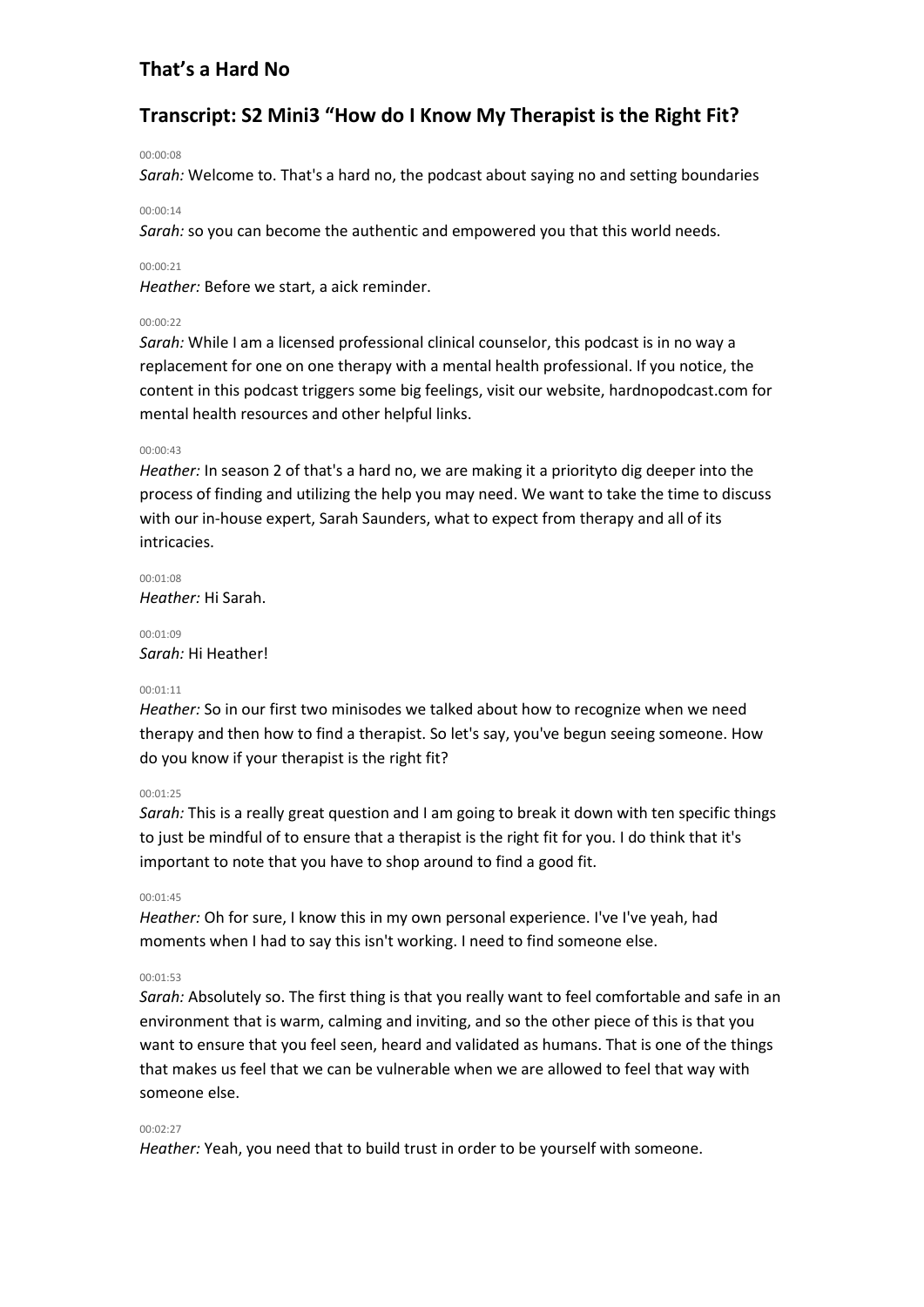# **Transcript: S2 Mini3 "How do I Know My Therapist is the Right Fit?**

#### 00:02:32

*Sarah:* Exactly, That emotional safety and security will then allow for that emotional connection to take place, and so it's important that the therapist that you feel, the person you're working with, truly wants what is best for you, and so a good therapist is going to offer resources and recommendations while also respecting your agency, respecting your ability to be the expert, and this includes you feeling part of the treatment and so recognizing, as I've said before, you are the expert, making sure that you feel part of the entire process. It feels that your therapist isn't talking at you but is talking to you.

## 00:03:21

*Heather:* So you're empowered to make decisions and choices as part of the treatment plan.

## 00:03:26

*Sarah:* Absolutely, and part of that is also the therapist is transparent and is a strong communicator. I know that that sounds silly, seeking therapy and meeting with someone who isn't great in communication, but you may find that that they're not communicating with you, the way that you feel you need, and so strong communicators they listen more than they speak. A good therapist is going to be an educator. However, you should fully understand the concepts that they're sharing and so, regardless of their credentialing, the language that they're using should be easily digestible to you. So if you're noticing that they're using these big fancy words or that psychological jargon, it's important to really feel like they're breaking it down in a way that's digestible and understandable for you, so that you fully understand what it is that they're talking about. And then, and I mention this in a previous minisode, but also the financial piece, really making sure that they are transparent about all the costs that are included with your treatment. And then again, those treatment goals, the strategies and the techniques being utilized are all being transparently communicated.

### 00:04:55

*Heather:* So you know the plan, you know the course of action that's being applied to you. It's not just, you know, a mystery to you of what's going to happen in the end.

#### 00:05:03

*Sarah:* Exactly, exactly, and also feeling like you're able to be having that conversation, which leads me to the next point of a good therapist and a right fit, they're going to be constantly checking in with you, so navigating that that client therapist relationship. This is going to be new to you. If you're new to this process, your therapist should be checking in regularly with you about how you're feeling about the process, kind of taking your emotional temperature, like we talk about, to ensure that you are benefiting from treatment. And if you have any reservations, you can openly talk about ways to shift or pivot or, you know, checking in, because maybe you're at a place where you're finding it doesn't feel like a good fit and you may need a referal

#### 00:05:56

### *Heather:* That makes sense.

#### 00:05:57

*Sarah:* The next piece would be: they take time to educate themselves specifically regarding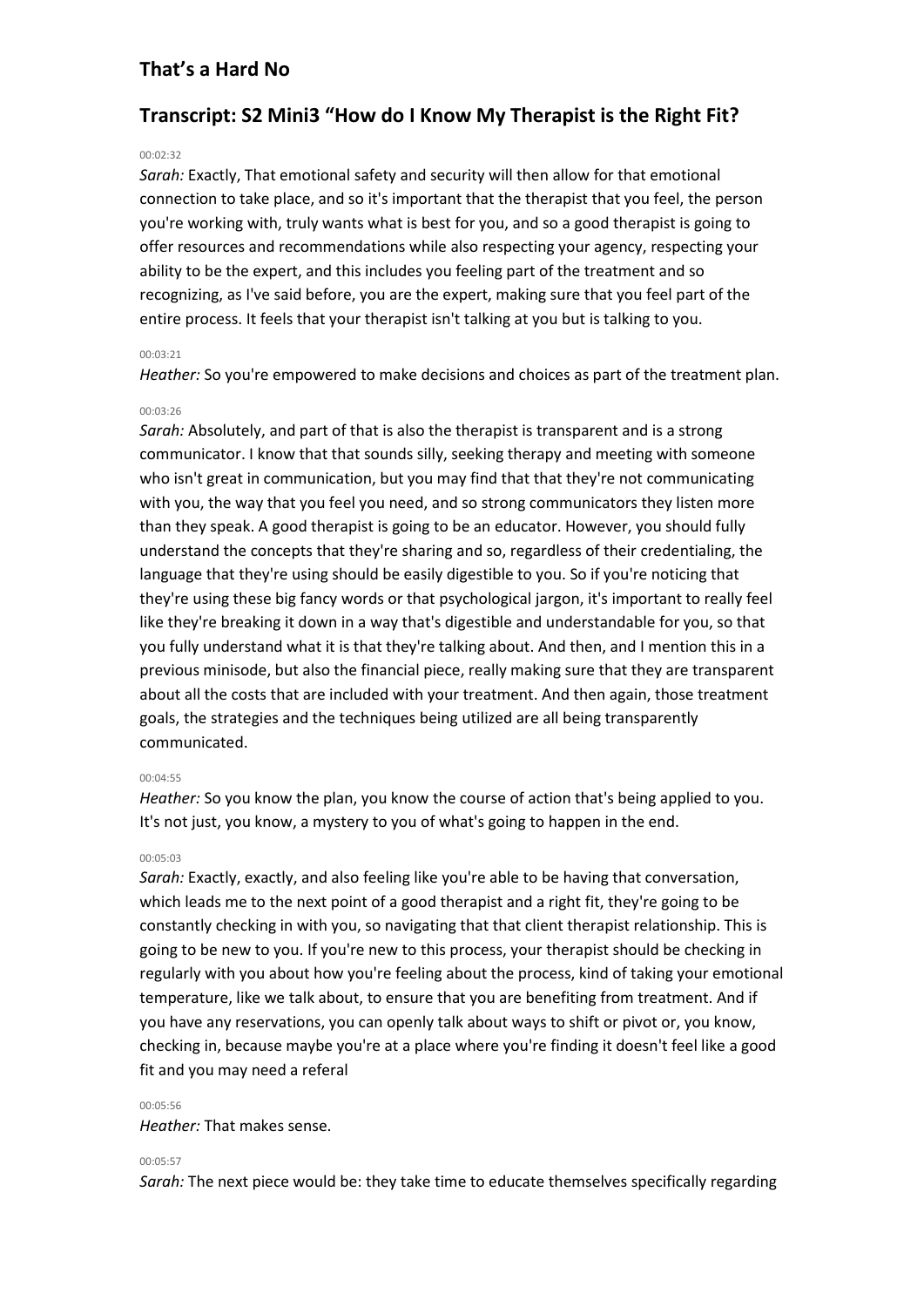# **Transcript: S2 Mini3 "How do I Know My Therapist is the Right Fit?**

your needs. Although, yes, your therapist is specialized in certain areas, that doesn't mean that they know everything, especially as it relates specifically to your needs. So Heather, one of the things that I find is that sometimes when people come in initially to my office, they come in for one thing, but as we start to dig deeper and as we start to really unpack, there's other things that come up and so being able to have that conversation with a therapist, and for the therapist to also ensure that the things that are coming up are in their wheelhouse and educating themselves to best support you, but also providing you with referrals or additional services if needed.

## 00:07:00

*Heather:* So being, they're not defensive and, you know, trying to control their little fiefdom there. This is someone who thinks of this as a team effort and they will partner with whoever is needed and they bring in resources to support you.

## 00:07:15

*Sarah:* Absolutely, and so just a small little example of this is that somebody may come into my office for relationship issues. Well, what we've uncovered may be that there is addiction happening or substance abuse, and so those are things that I'm not specialized in, and so part of my work is to just acknowledge without shame, blame, judgment or criticism. To just acknowledge this is something that I notice is impacting our work together. In order for us to continue this couple's work, I do feel it's best for you to seek additional services specifically related to the addiction or the substance abuse.

# 00:08:01

*Heather:* Got it.

### 00:08:02

*Sarah:* The other big thing, and this does take time, but really making sure that you notice a change in yourself. So change, especially meaningful and sustainable change. Heather, you know it takes time, it's it's not a light switch that just you know, goes on and off. So the length of treatment is very individualized and it truly depends on the person and the conditions that they come in with. But regardless, you should be feeling a change or a shift within a few sessions, although small at first, you should be feeling better, more supported, empowered and it not being the other way around.

### 00:08:50

*Heather:* I know when, you know, everybody's different in my experience and when I've talked with other people about it. Sometimes when you first go into therapy, especially if you're new to it, what you'll feel the first few sessions is kind of raw because all of a sudden you're talking about stuff you're not used to talking about, and so you're kind of like this open wound walking around and you're a little bit touchy and emotional and you know, and but then, as you go on, you start to process some of the stuff and you start to learn the language of self-awareness and self-actualization and all that stuff. So so yeah, you do notice change over time, but you have to give yourself time to kind of get over that initial kind of opening of the wounds, you know.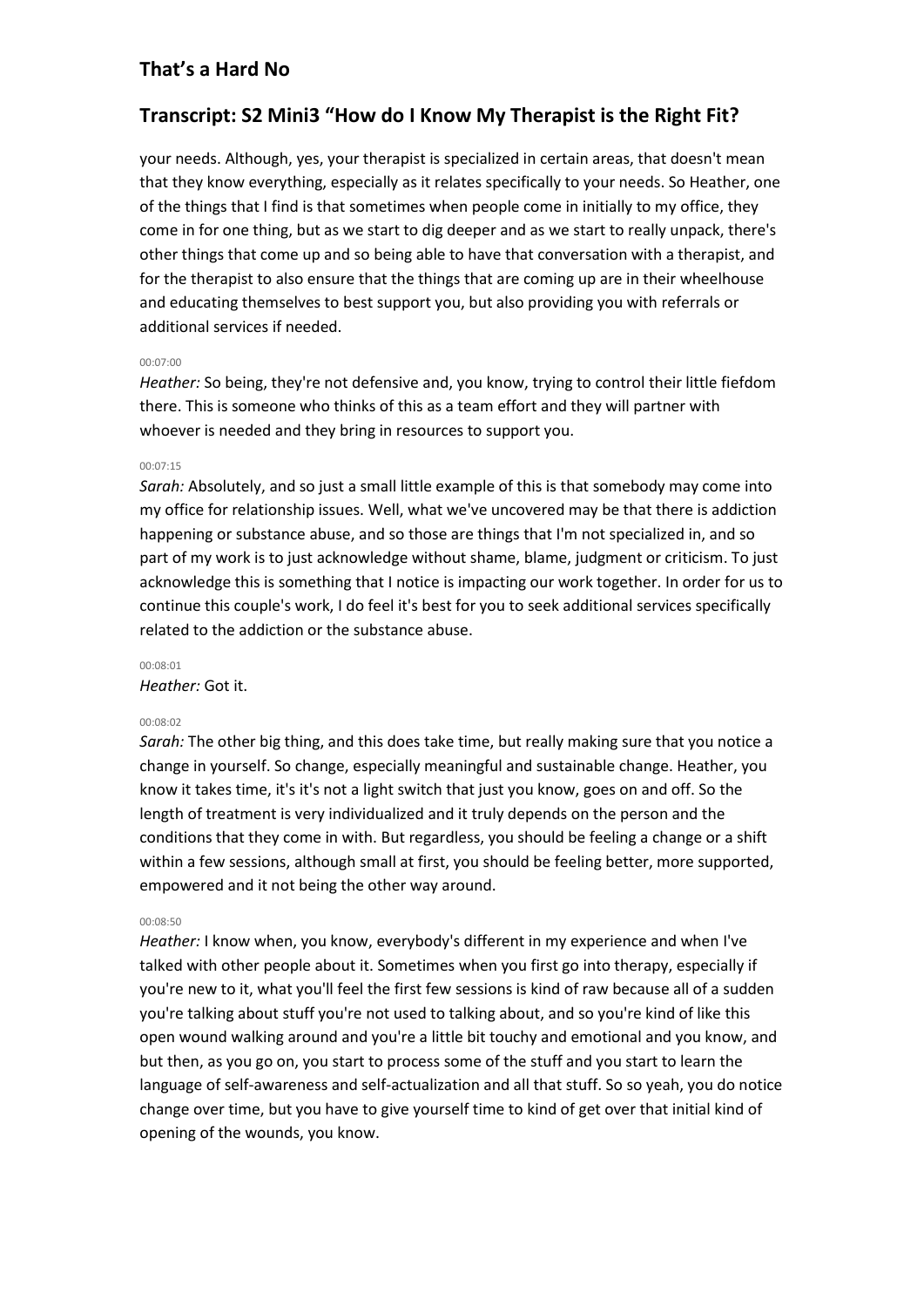# **Transcript: S2 Mini3 "How do I Know My Therapist is the Right Fit?**

### 00:09:37

*Sarah:* Absolutely and I, oftentimes have, like a little warning sign that you're going to feel emotionally hung over after some of these sessions. This one is also really important: that you feel like you have the tools and the resources to do the work outside of the sessions because, although, yes, a lot of really good work happens in that 50 to 60 minute session with your therapist, the true work happens outside, and so yes to your point, Heather, as we talked, therapy is exhausting and it can be challenging. I oftentimes say that that heart work is the hardest work, but it's really important that that you feel supported and have the tools to recover emotionally from those sessions, to continue your healing and growth journey outside of your time together and being the expert, You know that's your way of letting them know if handouts or books or podcast or social media like, What's the best way for you to.

00:10:53 *Heather:* Right.

00:10:54 *Sarah:* Utilize those skills?

#### 00:10:56

*Heather:* Right, I mean, I know that I've you know I get homework, you know, and they say I want you to read this or listen to this or watch this, and then let's talk about it or try this exercise or this meditation, and then let's talk about how you felt. And so it isn't just you know, you talk and spill your guts, and then someone helps you see some brilliant thing you never noticed before, and then aha I'm fixed. It's changing a lifetime of mindset and patterns and behaviors, and that takes work.

#### 00:11:27

*Sarah:* Absolutely the last pieces. You can see and feel value in your work together, and so this is coupled with the point about you notice change in yourself. But one of the most important signs of a good therapist is how you feel about your work with them. It's important to feel positive about the direction, and a good therapist is going to make you feel hopeful, leaving you with that empowerment and the confidence to apply the things that you're working on in session outside.

# 00:12:06 *Heather:* Yeah!

#### 00:12:08

*Sarah:* So, just to recap, the first thing is: you feel comfortable and safe. The environment is warm, calming and inviting. The second thing is you feel seen, heard and validated. The third: they truly want what's best for you. Fourth, the therapist is transparent in a strong communicator. Five: they check-in with you. Six, they take the time to educate themselves specifically regarding your needs. Seven, you notice a change in yourself. Eight, they challenge you respectfully. Nine, they give you tools and resources. The last thing is: you can see and feel the value in your work together.